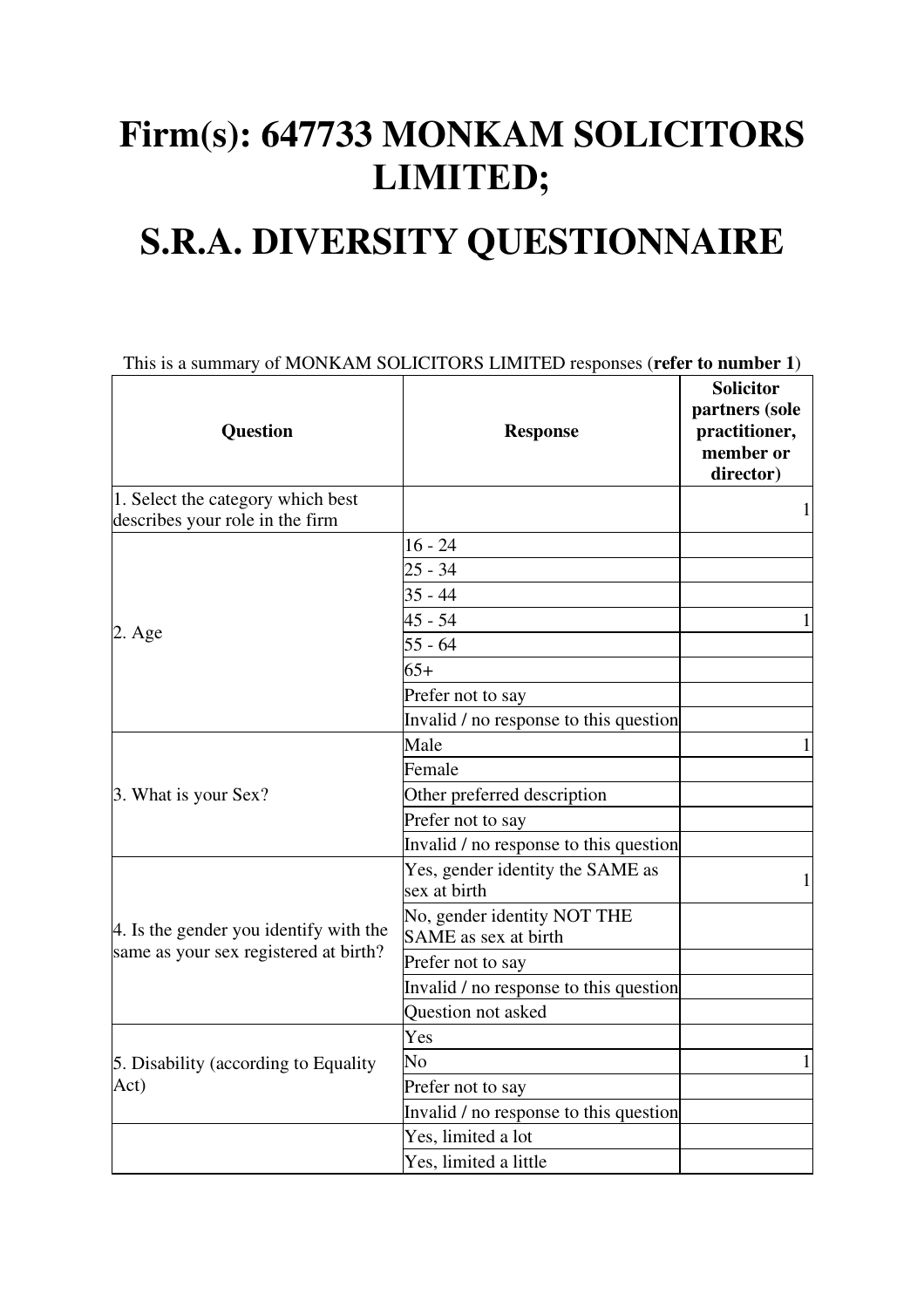| 6. Day-to-day activities limited due to | No                                     | $\mathbf{1}$ |
|-----------------------------------------|----------------------------------------|--------------|
| health problem or disability lasting at | Prefer not to say                      |              |
| least 12 months                         | Invalid / no response to this question |              |
|                                         | Bangladeshi                            |              |
|                                         | Chinese                                |              |
|                                         | Indian                                 |              |
|                                         | Pakistani                              |              |
|                                         | Any other Asian background             |              |
|                                         | African                                |              |
|                                         | Caribbean                              |              |
|                                         | Any other Black background             |              |
|                                         | White and Asian                        |              |
|                                         | White and Black African                |              |
|                                         | <b>White and Black Caribbean</b>       |              |
| 7. Ethnicity                            | Any other Mixed / multiple ethnic      |              |
|                                         | background                             |              |
|                                         | British / English / Welsh / Northern   |              |
|                                         | <b>Irish / Scottish</b>                |              |
|                                         | Irish                                  |              |
|                                         | Gypsy or Irish Traveller               |              |
|                                         | Roma                                   |              |
|                                         | Any other White background             |              |
|                                         | Arab                                   |              |
|                                         | Any other ethnic group                 |              |
|                                         | Prefer not to say                      |              |
|                                         | Invalid / no response to this question |              |
|                                         | No religion or belief                  |              |
|                                         | <b>Buddhist</b>                        |              |
|                                         | Christian                              | 1            |
| 8. Religion or belief                   | Hindu                                  |              |
|                                         | Jewish                                 |              |
|                                         | Muslim                                 |              |
|                                         | Sikh                                   |              |
|                                         | Any other religion or belief           |              |
|                                         | Prefer not to say                      |              |
|                                         | Invalid / no response to this question |              |
|                                         | Bi                                     |              |
|                                         | Gay/Lesbian                            |              |
| 9. Sexual orientation                   | Heterosexual                           |              |
|                                         |                                        | 1            |
|                                         | Other preferred description            |              |
|                                         | Prefer not to say                      |              |
|                                         | Invalid / no response to this question |              |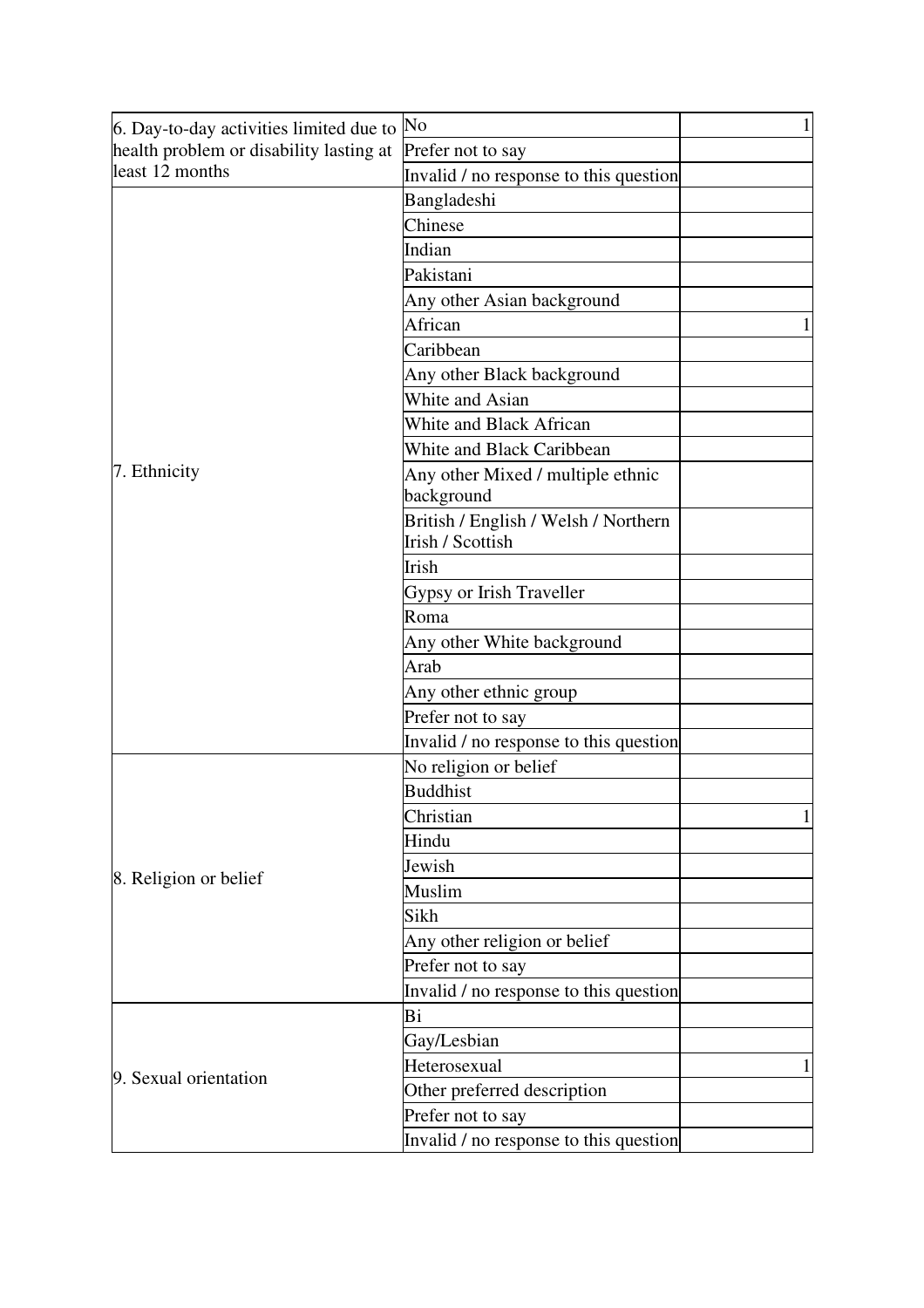|                                                                       | State-run or state-funded school -<br>selective on academic, faith or other |  |
|-----------------------------------------------------------------------|-----------------------------------------------------------------------------|--|
|                                                                       | grounds                                                                     |  |
|                                                                       | State-run or state-funded school -                                          |  |
|                                                                       | non-selective                                                               |  |
|                                                                       |                                                                             |  |
|                                                                       | Independent / fee-paying school                                             |  |
| 10. School type from 11 to 16                                         | Independent / fee-paying school,                                            |  |
|                                                                       | where I received a bursary covering                                         |  |
|                                                                       | 90% or more of my tuition                                                   |  |
|                                                                       | Attended school outside the UK                                              |  |
|                                                                       | Don't know / not sure                                                       |  |
|                                                                       | Prefer not to say                                                           |  |
|                                                                       | Invalid / no response to this question                                      |  |
|                                                                       | <b>Ouestion not asked</b>                                                   |  |
|                                                                       | No, neither of my parents attended                                          |  |
|                                                                       | university                                                                  |  |
|                                                                       | Yes, one or both of my parents                                              |  |
| 11. Did either of your parents attend                                 | attended university                                                         |  |
| university by the time you were 18?                                   | Don't know / not sure                                                       |  |
|                                                                       | Prefer not to say                                                           |  |
|                                                                       | Invalid / no response to this question                                      |  |
|                                                                       | <b>Question not asked</b>                                                   |  |
|                                                                       | Modern professional and traditional                                         |  |
|                                                                       | professional occupations such as:                                           |  |
|                                                                       | teacher, nurse, physiotherapist,                                            |  |
|                                                                       | social worker, musician, police                                             |  |
|                                                                       | officer (sergeant or above), software                                       |  |
|                                                                       | designer, accountant, solicitor,                                            |  |
| 12. Work of the main / highest income business owner, office manager, | medical practitioner, scientist, civil /                                    |  |
|                                                                       | mechanical engineer                                                         |  |
|                                                                       | Senior, middle or junior managers                                           |  |
|                                                                       | or administrators such as: finance                                          |  |
|                                                                       | manager, chief executive, large                                             |  |
|                                                                       |                                                                             |  |
| earner in your household when you                                     | retail manager, bank manager,                                               |  |
| were aged about 14                                                    | restaurant manager, warehouse                                               |  |
|                                                                       | manager                                                                     |  |
|                                                                       | Clerical and intermediate                                                   |  |
|                                                                       | occupations such as: secretary,                                             |  |
|                                                                       | personal assistant, call centre agent,                                      |  |
|                                                                       | clerical worker, nursery nurse                                              |  |
|                                                                       | Technical and craft occupations                                             |  |
|                                                                       | such as: motor mechanic, plumber,                                           |  |
|                                                                       | printer, electrician, gardener, train                                       |  |
|                                                                       | driver                                                                      |  |
|                                                                       | Routine, semi-routine manual and                                            |  |
|                                                                       | service occupations such as: postal                                         |  |